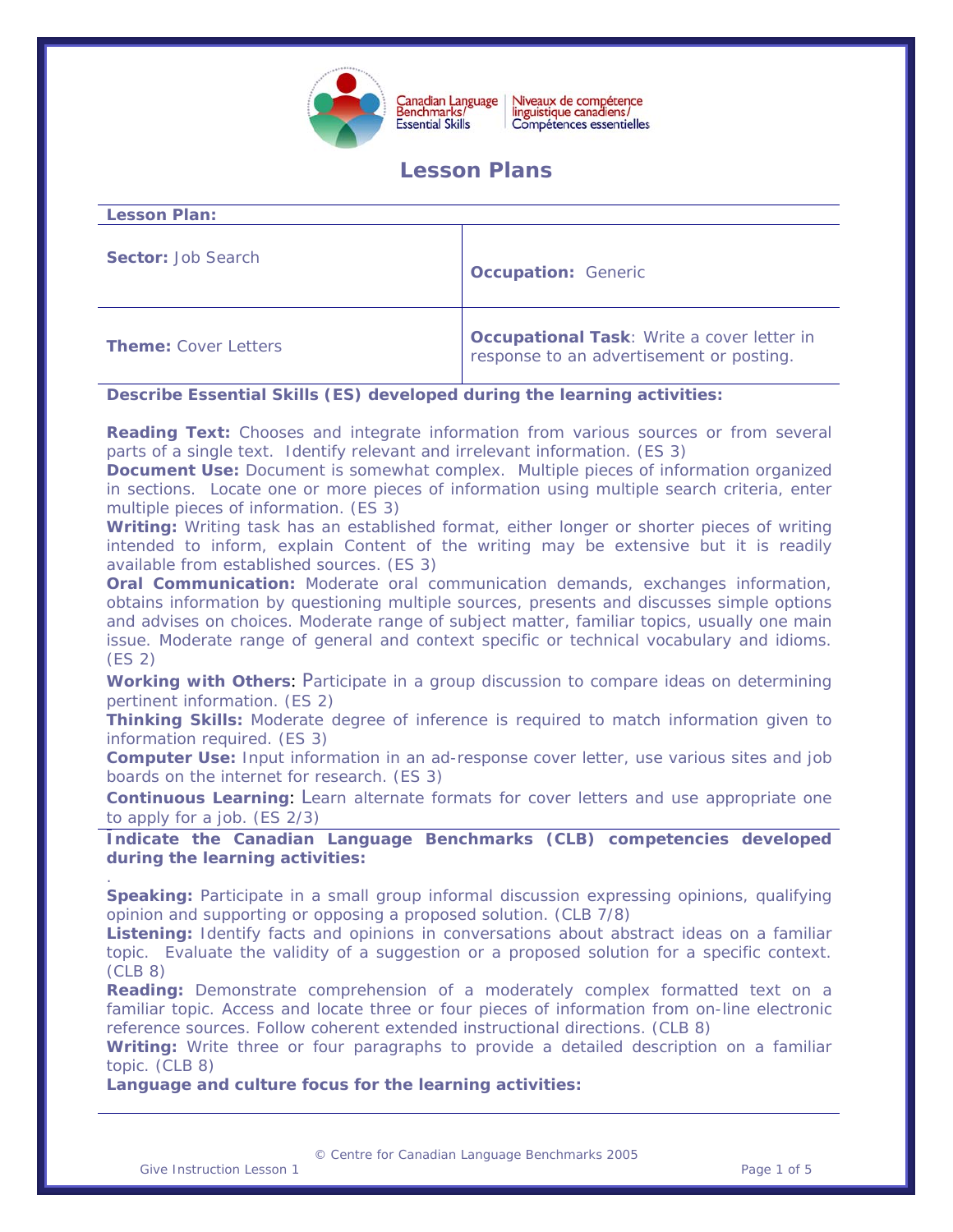

 $\overline{a}$ 

## **Vocabulary**

1. Use keywords to describe qualifications, skills and capabilities: industry, profession or job function, specific nouns or groups of nouns. i.e. strategic planning, continuous process improvement, competitive market and product positioning, debt financing, computer-aided engineering (CAE), volunteer recruitment, etc (see *Cover Letter Magic,* pages 365-386)

2. Action verbs used to establish interest and professional tone in cover letter and resume. Some examples, accelerate, arbitrate, mastermind, orient, influence, target, promote, succeed, etc instead of "do" or "responsible for" or "duties were" or "provide" or "work" etc. (see *Cover Letter Magic*, pages387-388)

3. Terminology and abbreviations in job ads. For example, temporary, fulltime, casual, an asset, fast-paced environment, likes to be part of a team, a requirement, DOE, FT/PT, TBD, etc.

## **Culture**

-All employers expect that a knowledgeable, focused and serious job searcher will submit a cover letter with a resume.

-A cover letter is the first impression an employer/human resources has of the job candidate and from this will make a decision as to whether to continue and read the resume or not.

-A cover letter is the first written document of a job searcher's "marketing campaign" and is informative, relevant, interesting and job specific. It will have an informal but professional tone.

- Companies will scan cover letters and resumes for industry, profession or job function specific keywords.

### **Suggested teacher resources and classroom materials needed:**

- 1. Enelow, Wendy S. and Kursmark, Louise M. *Cover Letter Magic (*Indianapolis, IN: JIST, 2004) ISBN 1-56370-986-4. An excellent easy to use resource written in a "user friendly" tone and with great tips for everyone.
- 2. Enelow, Wendy S. and Kursmark, Louise M. *Cover Letter Magic.* Before-and-After Cover Letter Transformations, pages 161-178
- 3. Enelow, Wendy S. and Kursmark, Louise M. *Cover Letter Magic.* Sample Cover Letters for all professionals and trades, pages 179-295
- 4. Enelow, Wendy S. and Kursmark, Louise M. *Cover Letter Magic.* Using Keywords, pages 365-386
- 5. Enelow, Wendy S. and Kursmark, Louise M. *Cover Letter Magic.* Action Verbs for Cover Letters, pages 387-388
- 6. Internet: Monster.ca/job, Workopolis.com, Service Canada Job Bank
- 7. Local newspapers. Classified section or Career section
- 8. Shoppers Home Health Care Sample Job Posting, "Customer Service" with questions.
- 9. Teacher provides a selection of job postings from the newspaper and internet. Learners contribute.

**Estimated time for the learning activities:** 2 hours

© Centre for Canadian Language Benchmarks 2005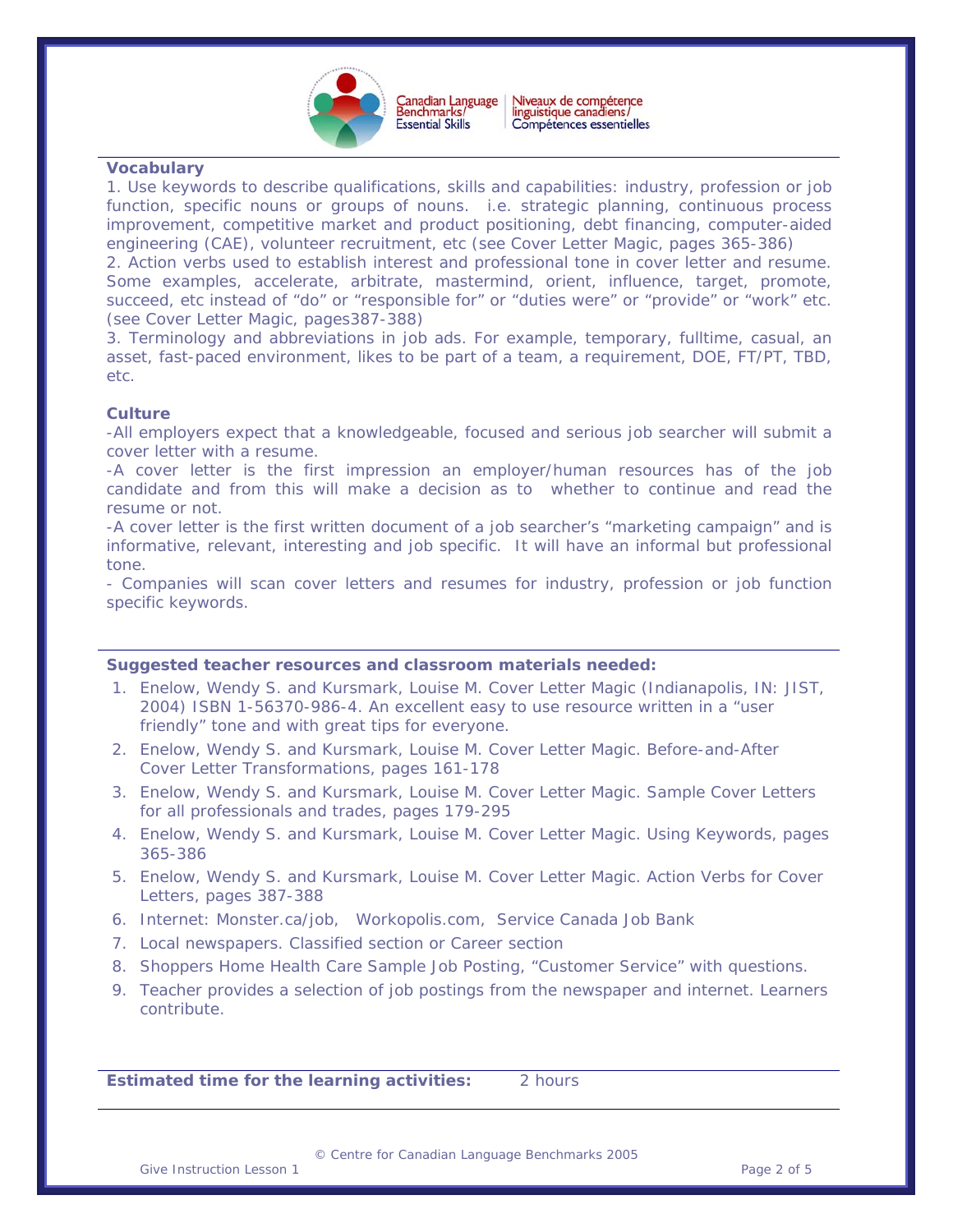

 $\overline{a}$ 

## **Learner Profile:**

1. The learners have professional backgrounds. They are Engineers, Accountants, Bankers, Health Care Professionals, Computer Programmers and Teachers etc and are looking for a job related to their area of expertise.

2. The learners have been asked to find, and bring to the lesson, job ads for the professions represented in class.

3. The learners have studied the purpose and format of a cover letter.

4. The learners have studied common expressions and abbreviations found in job ads.

# **Learning Objectives:**

1. Read a job posting and identify the pertinent information that is needed to write an adresponse cover letter.

2. Identify common abbreviations used in want ads and explain their meanings.

3. Match his qualifications (skills, experience, education and personal qualities) to those being sought by the employer.

4. Write an ad-response cover letter adhering to the prescribed format.

5. Use group discussion to formulate ideas.

#### **Learning activities:**

1. Give each pair a copy of the "customer service" job posting and a handout with questions. (see attached)

2. Learners answer the questions together by finding the required information in the ad and underlining it.

3. In large group, elicit and list on the blackboard, under the heading **"What the Company Requires"** the requirements they found in the sample job posting. List the requirements in the order they appear in the ad. ( 30 min)

4. The instructor elicits through question and answer that:

- the job ad must be read carefully;

- the reader understands all of the stated and unstated requirements;

- the objective of writing a cover letter is to interest the employer enough in to read the resume;

- qualifications of the applicant match the requirements of the company;

- ad-response cover letter requires the qualifications, education, skills and experience of the applicant to be presented in the same order as in the job ad; and

- meanings of common expressions found in postings are understood. (10min)

5. The instructor puts the following heading on the board **"What I Have To Offer".** Elicit from the learners how they could express their qualifications to match the requirements in the sample job posting. They can use their own background or make up qualifications. (20 min)

6. In groups of three, give each learner a different job advertisement. The learners, on their own, decide what the employer is asking for, stated and unstated, and make a list of what they feel is the pertinent information. They exchange the ad and repeat the process.

© Centre for Canadian Language Benchmarks 2005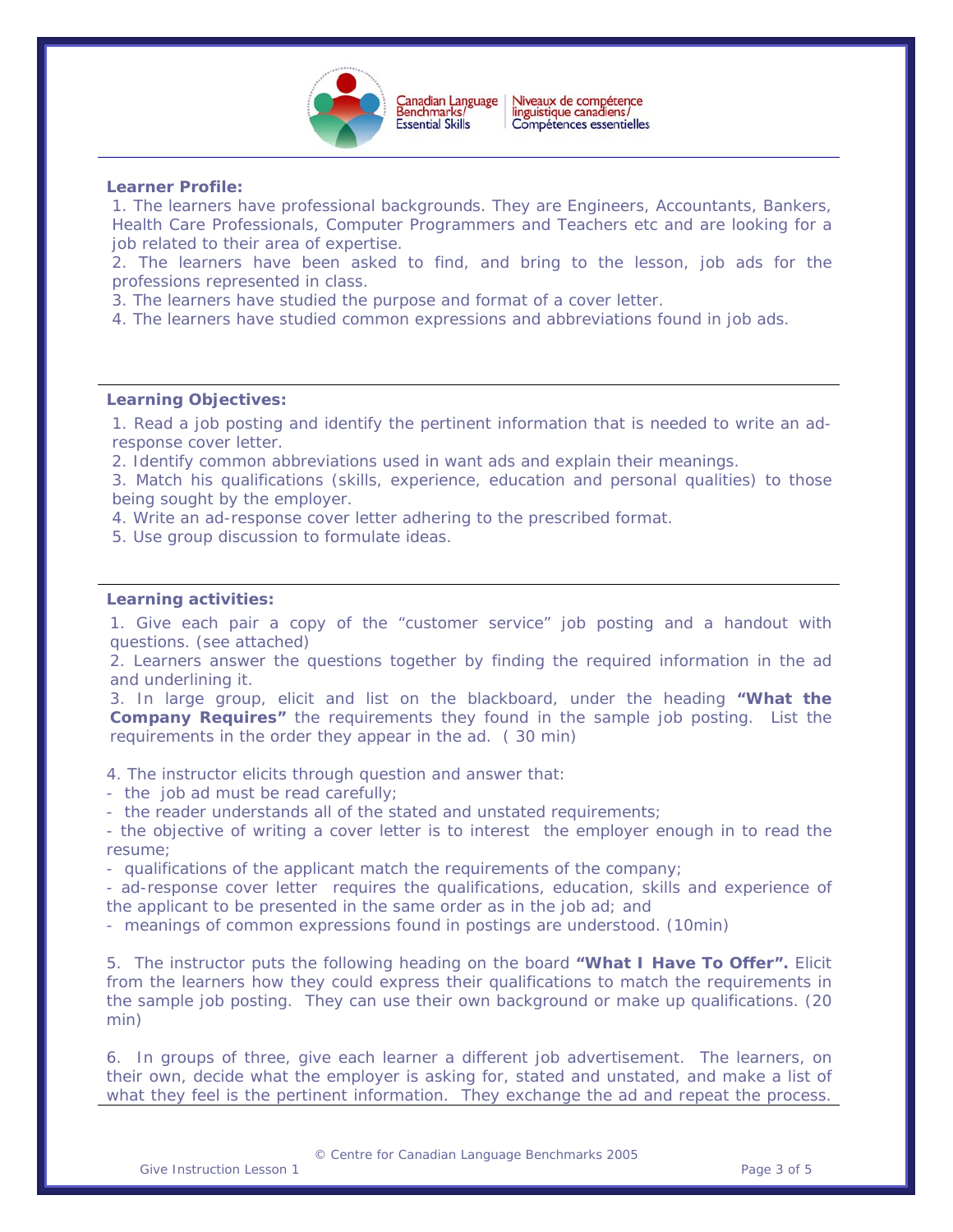

 $\overline{a}$ Do this until each learner in the group has looked at all of the ads. The learners in the group compare and discuss their decisions. (20min)

7. The groups chose one of the ads and brainstorm as to how they would respond to it in a cover letter. Write, as a group, an appropriate cover letter on a flipchart. Each group presents its work to the class in large group discussion. Teacher points out important aspects, makes comments, and summarizes how a cover letter is written in response to a posting stressing that:

- wording in the cover letter must not be the same as in the resume

- inclusion of keywords for job function, profession or industry make a cover letter effective

- use of action verbs communicate professionally what you have done and accomplished

 Learners refer to the list of keywords and action verbs. (see Keywords and Action Verbs for Cover Letters) (40min)

#### **Additional and/or extension learning activities:**

1. In pairs, the learners look at two sets of "Before and After" cover letters. (See Beforeand-After Cover Letters Transformations) The learners discuss the transformations.

2. In large group, discuss and list on the blackboard the qualities of a relevant, interesting and professional cover letter.

3. Each learner is given a job posting related to his area of expertise. He/she writes a cover letter using the ad-response format and incorporates the qualities of an effective cover letter.

4. Input the ad-response cover letter on the computer while paying attention to grammar, punctuation, spelling and format.

### **Evaluation:**

1. Learner will submit an ad-response cover letter in prescribed format. It will be evaluated by the instructor for format, content, appropriate keywords and action verbs, relevance, interest and professional tone. It will also be assessed for the technical qualities of correct spelling, punctuation, grammar, and computer setup.

2. Learner will participate in pair and group discussion and activities. He/she will be evaluated informally through observation by the instructor for giving input, listening to other ideas, showing respect and working cooperatively on a task.

# **Task Writer:**

**Jodi Conners, Thames Valley District School Board.** 

*The copyright holder gives permission for users of the document to make copies of selected pages for not-for-sale educational purposes within their organizations. Copying for other purposes without permission is prohibited.* 

Centre for Canadian Language Benchmarks,

© Centre for Canadian Language Benchmarks 2005